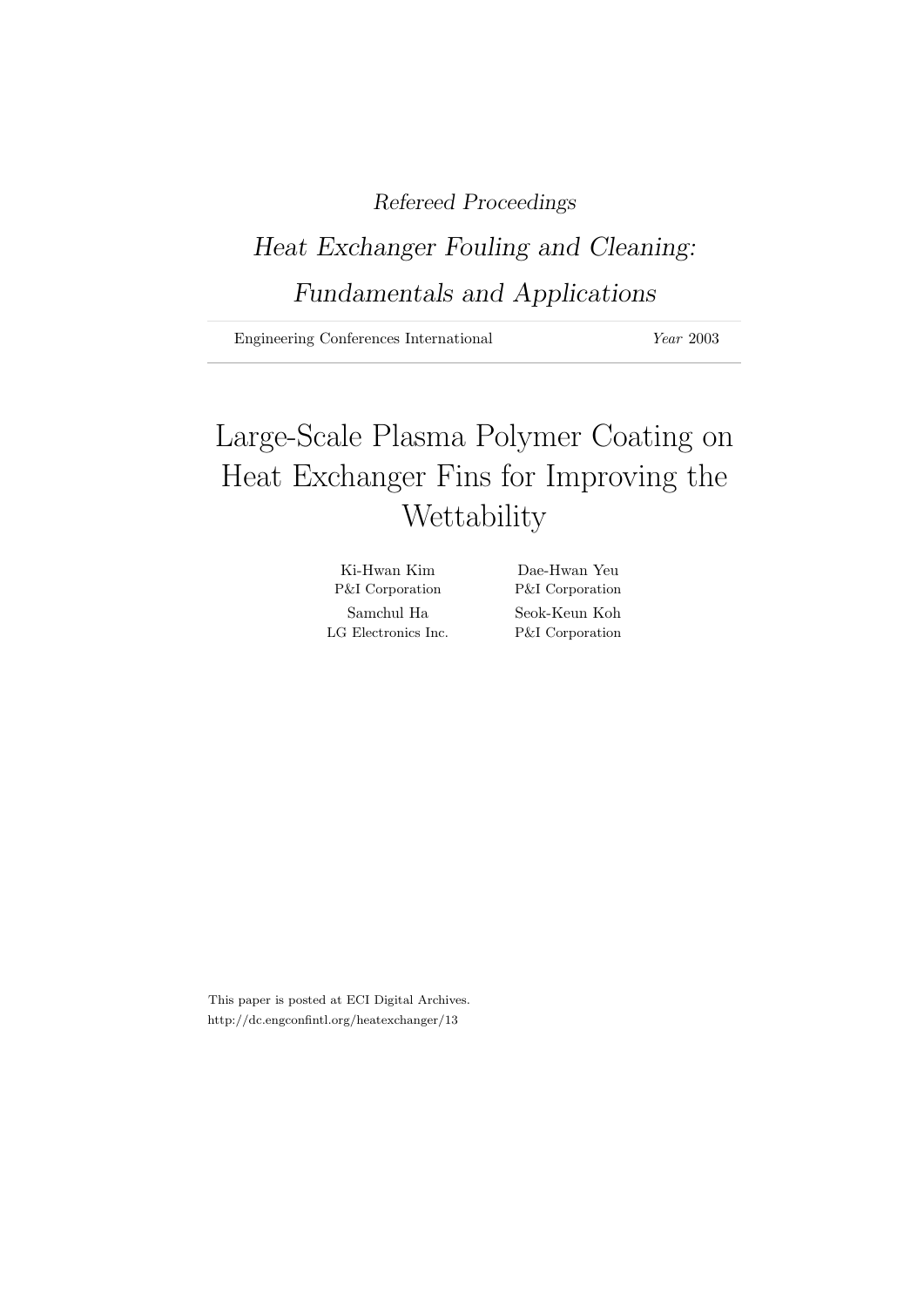### **LARGE-SCALE PLASMA POLYMER COATING ON HEAT EXCHANGER FINS FOR IMPROVING THE WETTABILITY**

#### $\mathbf{Ki}\text{-}\mathbf{Hwan Kim}^1$ , Dae-Hwan Yeu<sup>1</sup>, Samchul Ha $^2$  and Seok-Keun Koh $^1$

<sup>1</sup> R&D Center, P&I Corporation, ShinnaeTechnotown #405, 485 Sangbong, Jungryang, Seoul 131-221, Korea  $^2$  LG Electronics Inc., Changwon, Gyeongnam 641-315, Korea

#### **ABSTRACT**

This research presents the results of the recently developed large-scale hydrophilic polymer coating by plasma polymerization, optimum plasma zone (OPZ) process. The excellent hydrophilicity of heat exchanger fin surface could give good effects to efficient drainage of condensate water as well as heat transfer performance. The hydrophilicity of layer treated by large-scale OPZ system is excellent irrespective of line speed from 0.6 m/min to 2.4 m/min. The good lateral uniformity of the hydrophilicity could be acquired in large scale OPZ treatment. The application of OPZ technique to the heat exchanger could enhance the efficiency of heat transfer, resulting from decrease of pressure drop. Due to long-term durability of hydrophilicity, the heat transfer performance improved by OPZ process cannot be deteriorated with operation cycle.

#### **INTRODUCTION**

Need for hydrophilic surface modification of metal is increasing in applications such as heat exchanger, printing, and adhesion of metal to other material, etc. In the application fields of heat exchanger, the water is condensed in the form of droplet on the hydrophobic metal surface with native oxide. The condensate of droplet may cause bridging between fins in heat exchanger of air-conditioner, leading to increase in the air-side pressure drop (Hong et al., 1999, and Min et al., 2000). Also, the problem of the condensate carryover can occur in the droplet formation on the hydrophobic surface (Min et al., 2001). Consequently, the use of hydrophilic surface can reduce the air-side pressure drop, and diminish the condensate carryover, resulting in increase the heat transfer performance (Kim et al., 2002).

Up to date, the surfactant coating is widely used to make metal surface with native oxide hydrophilic. However, there is a big problem of the loss in hydrophilic property with operation, due to the solution of surfactant in water. That is, the improvement of heat transfer performance could be expected at initial stage by use of surfactant coating, but the heat transfer performance would be deteriorated with operation cycle (Ha, et al, 1998). In order to solve the problem in surfactant coating, the development of new surface modification technique have been required to have the characteristics of the good hydrophilicity and non-aging property in water. Optimum plasma zone (OPZ) process recently developed by Koh and

his co-workers can satisfy these requirements (Choi et al. 2000). OPZ process utilizes the plasma state to successfully make the hydrophilic polymer films on the metal surface. The advantages of OPZ process are following as; (a) excellent hydrophilicity, (b) good adhesion, (c) high chemical resistance, (d) simple process, and (e) environmental-friendly process (Yasuda et al., 1985).

In order to apply OPZ technique to the industry, the system to realize OPZ technique uniformly in large-scale area is inevitably necessary. For large area coating of hydrophilic polymer, the treatment must be homogeneously over, laterally, considerable distances. In this study, the hydrophilic property of OPZ-treated Al surface and its adhesion to metal would be introduced. The hydrophilicity of Al treated by large scale OPZ system would be discussed in terms of line speed, uniformity, and long-term durability. Effects of the OPZ hydrophilic layer on the heat transfer performance and aging property would be investigated with the heat exchanger of Al fin treated by large scale OPZ system.

#### **EXPERIMENTAL**

#### **Optimum Plasma Zone Process**

Optimum plasma zone (OPZ) is the process that could deposit hydrophilic polymeric thin films on the metal using plasma of specific mixture gases. OPZ system consists of three parts; vacuum formation components, gas delivering system, and DC power supplying units. OPZ process for hydrophilic layer coating on metal includes : (1) positioning anode and cathode electrodes in a vacuum chamber, (2) maintaining the pressure in the chamber at  $10^{-3}$  Torr,  $(3)$ supplying a reaction gases of  $C_2H_2$  and N<sub>2</sub> to specific pressure, (4) applying a voltage to the electrodes to form plasma, and (5) sustaining plasma state to deposit hydrophilic polymeric films on metal.

The schematic diagram of the batch-type OPZ system is shown in the Fig. 2. The OPZ system mainly consists of three parts; (a) DC power applying part, (b) gas feeding part, and (c) pumping unit. Samples were positioned at anode electrode place. The vacuum chamber was evacuated by a rotary pump, a molecular booster pump, and a diffusion pump. The mixture gases for polymerization were introduced up to the pressure of a predetermined value. Plasma was generated under appropriate vacuum condition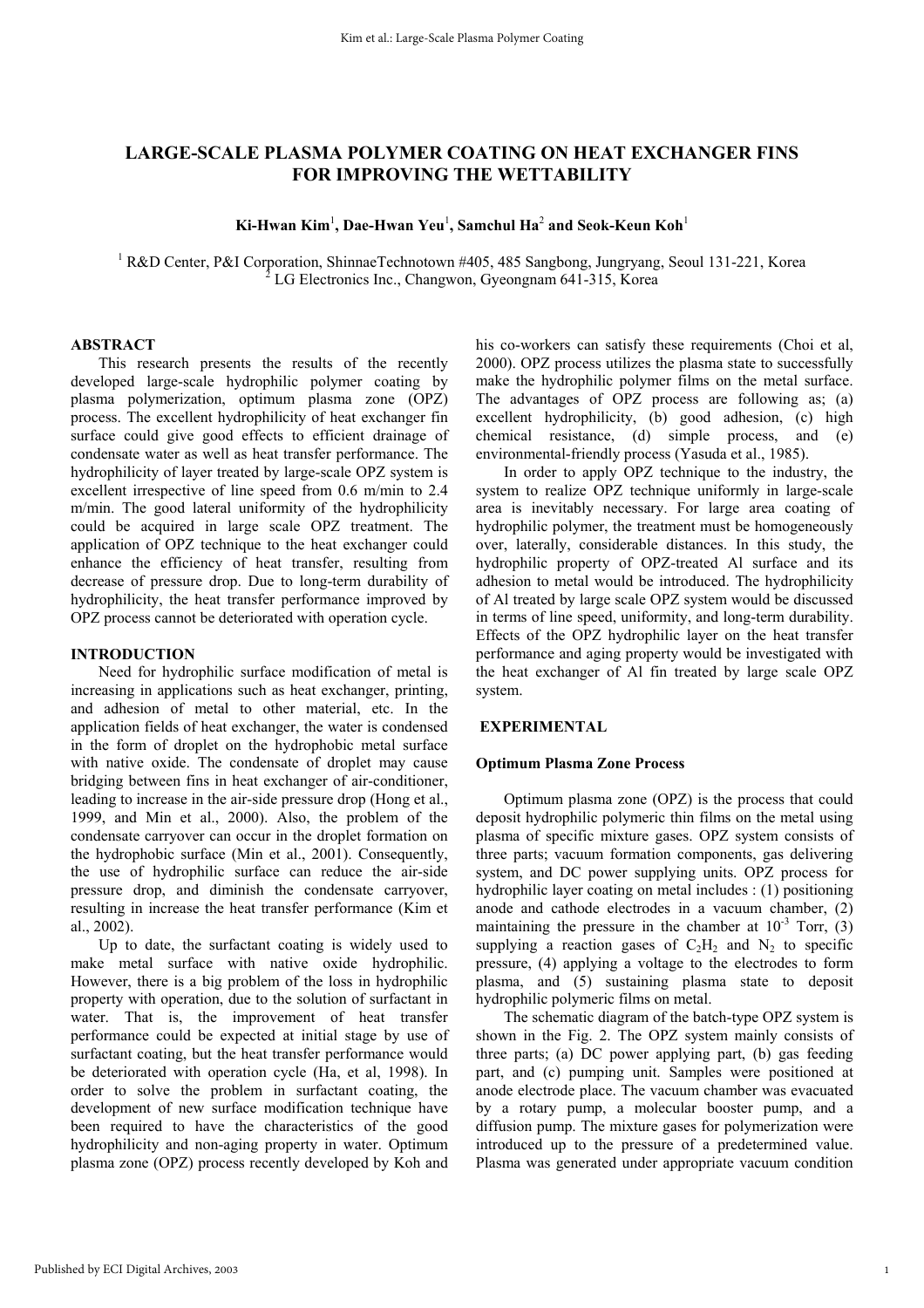by applying DC power. Applied bias was changed from 0.6 to 1 kV.



Fig. 1 Schematic diagram of batch type optimum plasma zone system.

#### **Large Scale OPZ Equipment**

Fig. 2 shows the photographs of large scale OPZ system. This system mainly includes the winding chamber, process chamber, and unwinding chamber. Al roll sheet with width of 600 mm is installed in unwinding chamber, and Al sheet can be moving at the line speed of 0 to 12 m/min. The process chamber has the gas distribution component, and four cathode electrode sets. The number of gas supplying outlet in distribution component is 16, and each outlet is positioned by the design for the uniform supply of gas. Cathode electrode is specially designed for continuous use in DC plasma polymerization system, and has the area of 200 mm  $\times$  700 mm. The system is evacuated to below  $10^{-3}$  Torr by rotary pump and molecular booster pump. Working pressure is changed from 100 mTorr to 500 mTorr. The pressure is automatically controlled to set value by the throttle valve transmitted signally with the pressure gauge. DC power supply of 3 kW is connected to each cathode electrode, and Al sheet operates as anode electrode.



Fig. 2 Photographs of large scale OPZ system; (a) side view, and (b) front view of opened system.

Process data of large scale OPZ system are summarized in Table 1.

Table 1 Process data of large scale OPZ system.

| Vacuum degree      | $>10^{-3}$ Torr                               |
|--------------------|-----------------------------------------------|
| Line speed         | $0 \sim 12$ m/min                             |
| Cathode electrode  | $200 \text{ mm} \times 700 \text{ mm}$ , 4 ea |
| Active plasma area | $700$ mm $\times$ 800 mm                      |
| DC power supply    | $12 \text{ kW}$                               |
| Substrate          | 600 mm wide Al roll sheet                     |

#### **Characterization of Hydrophilic Layer**

The hydrophilicity of polymer surface was investigated with the water contact angle. The static contact angle measurement was conducted using contact angle meter (Tantec Co.; CAM-micro) to investigate the hydrophilicity of metal surface treated by OPZ process. Contact angles of twenty points per each specimen were acquired and the average contact angle was calculated. The deviation of contact angles was about  $2\sim3^{\circ}$ . In order to analyze the chemical state of polymeric surface on metal deposited by OPZ, X-ray photoelectron spectroscopy (XPS) was performed using a Surface Science Instrument 2803-S spectrometer which had a base pressure of  $2\times10^{-10}$  Torr. Scanning electron microscope (SEM) was used to examine the surface morphology of hydrophilic layer by OPZ. The adhesion of plasma polymer to metal was checked by using boiling test in which each sample was dipped into boiling water for specific time. Adhesion performance of paint to metal was evaluated by the tape peel test according to the American Society for Testing and Materials (ASTM 3359 B). This test method gives semi-quantitative results classified in grades 0 to 5, in which 5 means that the tape cannot peel off the film.

#### **Plate Fin-Tube Heat Exchanger using Al Fin by OPZ**

 Schematic diagram of experimental apparatus is shown in Fig. 3. The system of experimental apparatus consists of three independent parts; a water supply loop, a psychrometric chamber, a wind tunnel. Water supply loop has constant water bath, heater, 2HP stainless steel pump, and two mass flow metes. The psychrometric chamber includes an air handling unit and an air sampling unit. Wind tunnel based on ASHRAE standard includes nozzles from which air flow rate is measured (ASHRAE 1987 and 1992). Entrance and exit dry/wet bulb temperature are measured by RTD (Pt 100  $\Omega$ ) sensor with accuracy of 0.05 °C. The data are collected and sent to data acquisition system.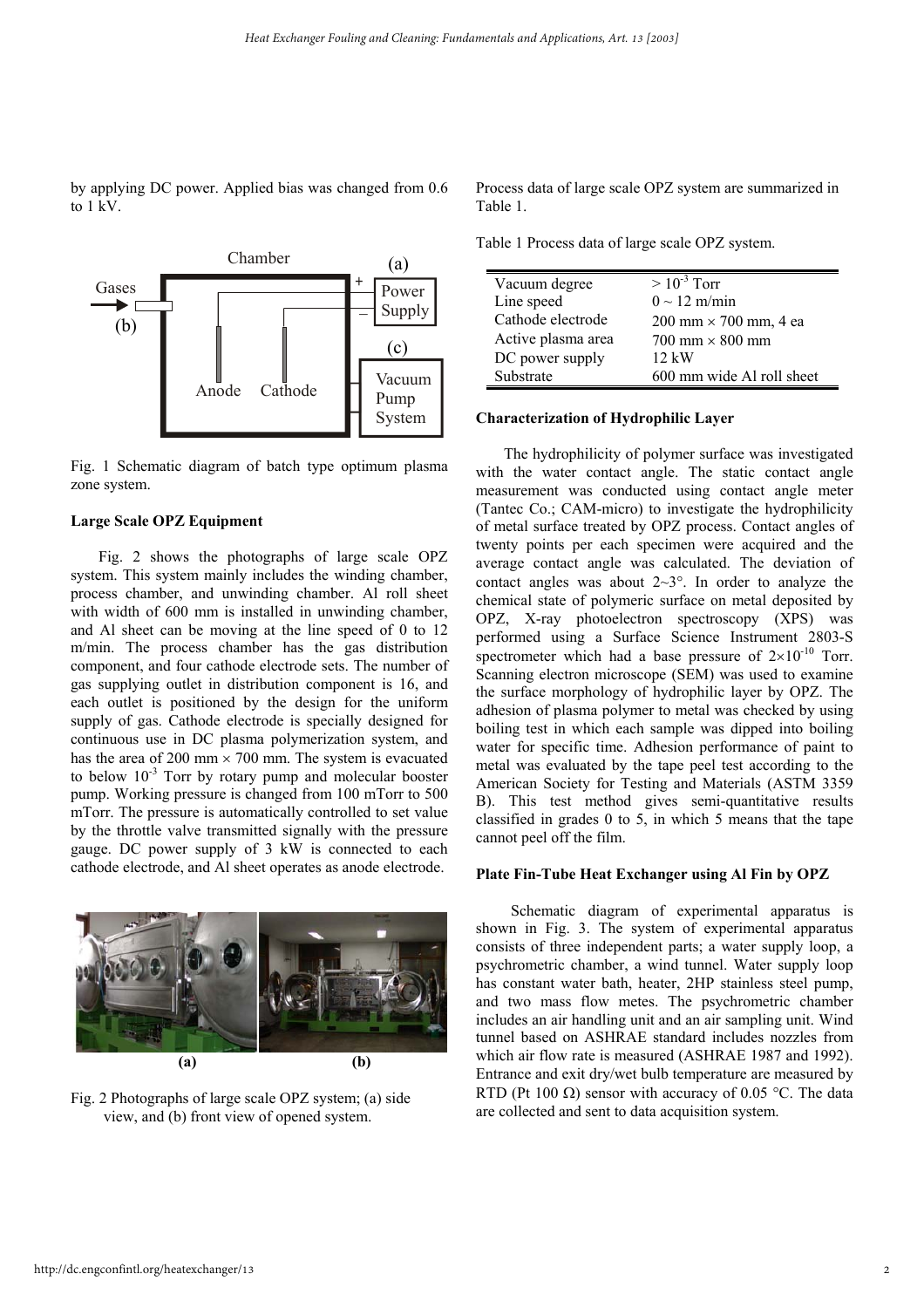

Fig. 3 Schematic diagram of experimental apparatus

Test samples for plate fin-tube heat exchanger for air conditioning system has typical structure and consist of aluminum fin and  $\phi$  7 mm grooved copper tube with staggered arrangement. In order to compare the performance of heat exchanger with different fin surfaces, the heat exchanger of three types were prepared: the fintube heat exchangers using (1) bare Al fin without any treatment, (2) surfactant-coated Al fin, and (3) OPZ-treated Al fin. The test conditions are listed in Table 2.

Table 2. Test conditions for fin-tube heat exchanger performance.

|       | Inlet dry bulb temp., $\degree$ C | 27             |
|-------|-----------------------------------|----------------|
| Air   | Inlet wet bulb temp., $\degree$ C | 19.5           |
|       | Frontal air velocity, m/s         | 1.5            |
| Water | Inlet temperature, °C             | 50             |
|       | Flow rate, kg/h                   | $200 \sim 550$ |
|       | Reynolds number                   | > 10,000       |

#### **RESULTS AND DISCUSSION**

#### **Hydrophilic Layer by OPZ**

*Contact angle*. In order to examine the hydrophilicity of layer by OPZ, the contact angle of plasma polymer was measured. The effect of nitrogen ratio in mixture gas on the wettability of plasma polymer was investigated, and its results are shown in Fig. 4. The contact angle of bare Al surface without any treatment is 90°, the contact angles of plasma polymerized Al surface ranges from 42° to 23° with the change in the ratio of nitrogen gas to mixture gas,  $R_N$ . As the  $R_N$  increases, the contact angle of OPZ layer decreases. Nitrogen gas cannot be polymerized by itself in plasma state. However, the nitrogen can participate in polymerization when mixed with polymerizable gases such as hydrocarbon, fluorocarbon.



Fig. 4 Contact angles of Al surfaces polymerized by OPZ with nitrogen ratio in gas mixture,  $R_N$ .

At this time, the nitrogen is incorporated in plasma polymer to form carbon-nitrogen bonds that reveals the hydrophilicity. According to compositional analysis of plasma polymer with  $R_N$ , the higher  $R_N$  is, the more nitrogen is incorporated in polymer layer, leading to more wettable characteristics.

*XPS result*. The chemical state of OPZ-layer surface was investigated by XPS analysis. Fig. 5 shows the XPS spectra obtained from the plasma polymer at  $R_N$  of 0.7. As shown in Fig. 5, the Cls peak has asymmetric shape, indicating that there are other peaks in C1s peaks, except bonds of –C-C-/-C-H- located at 284.6 eV. Asymmetric shape of C1s would be attributed to the existence of bonds with binding energy higher than 284.6 eV. When considering the C1s peak with N1s and O1s peaks, possible bonds of binding energy above 284.6 eV in Cls of plasma polymer could be assigned to  $-C-O$ -,  $-C=O$ )-,  $-C=N$ -, and C-N, which act as the hydrophilic groups. Consequently, it is known that the C1s core level spectra consists of the main peak of –C-C-/-C-H-, and peaks of hydrophilic groups such as  $-C-O$ -,  $-C=O$ )-,  $-C=N$ -, and C-N. Even though oxygen gas is not included at plasma polymerization process, oxygen is detected on the polymer surface by XPS. The formation of bonds containing oxygen could be explained by following as. There are quite amounts of free radicals in plasma polymer even after the end of plasma polymerization process. When plasma polymer is exposed to an air, the free radicals on plasma polymer can react with oxygen in air. Therefore, the inclusion of oxygen is generally considered to be a result of the post reaction of trapped free radicals with ambient  $O_2$ . Since carbon-oxygen bonds created by post reaction are hydrophilic groups, the post reaction of plasma polymer in air could be advantageous to the application requiring the wettability.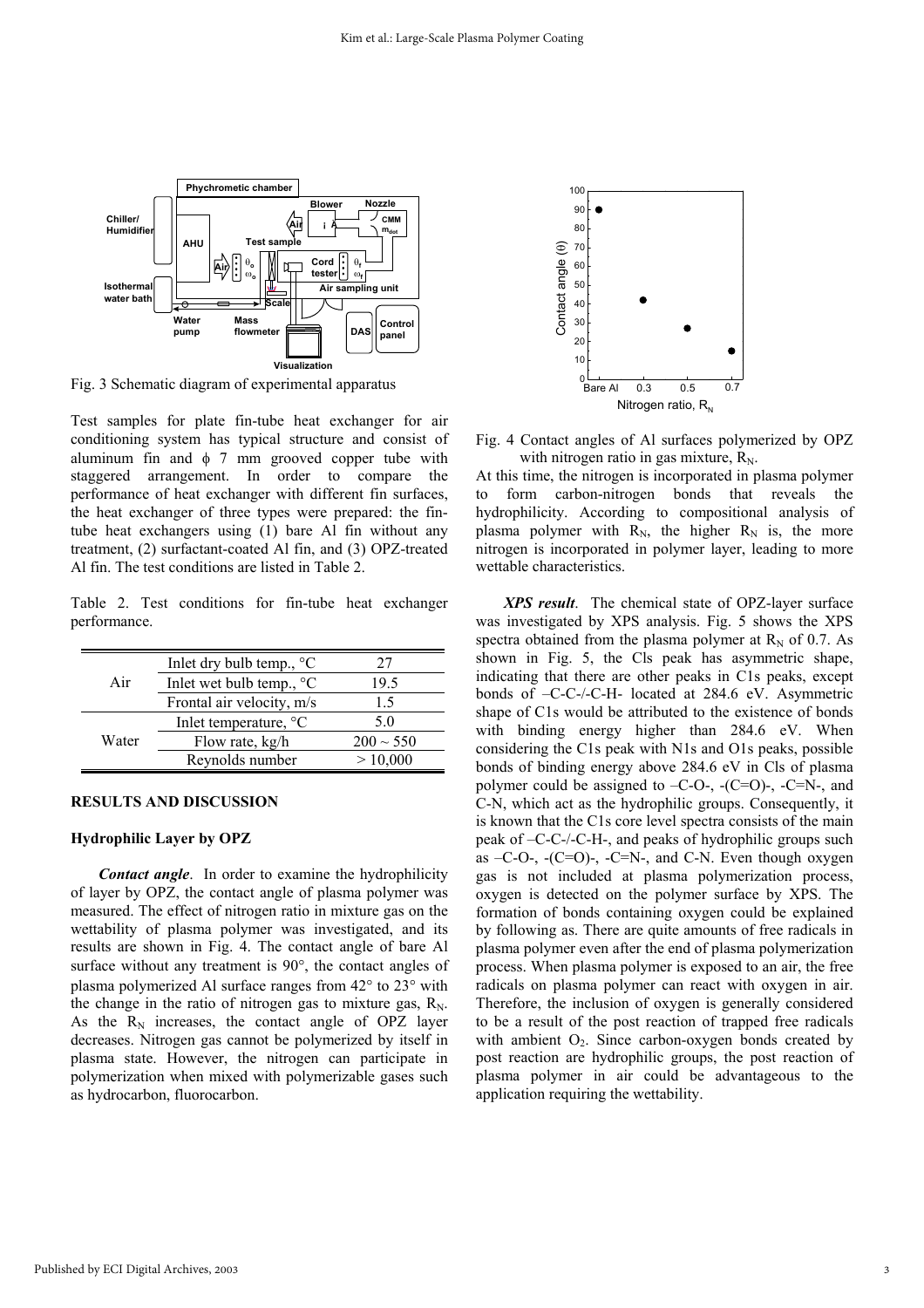

Fig. 5 XPS core level spectra of hydrophilic plasma polymer obtained at  $R_N$  of 0.7.

*Adhesion of OPZ Layer*. The adhesion of hydrophilic layer by OPZ to metal is very important to adopt this technique to industrial applications. If the adhesion of layer to substrate were poor, it would be difficult for layer to be used in the real products due to its short lifetime. Both plasma polymers obtained at anode and cathode electrode all passed dry tape peel test. So, the adhesion of plasma polymers at anode and cathode was evaluated by boiling test. Fig. 6 shows the adhesion results of plasma polymer identified by the boiling test that is one of the most severe adhesion tests.



Fig. 6 Optical microscope photographs of plasma polymers at (a) anode and (b) cathode electrode with boiling time.

As shown in Fig. 6(b), plasma polymer obtained at cathode electrode was buckled in some parts after boiling of 1 hour, and was partially removed in boiling of 5 hours. In the contrary to the results of cathode plasma polymer, no peeled or buckled parts on plasma polymer at anode were found even after boiling of 5 hours. This indicates that the adhesion of anode-plasma polymer to Al surface is so

strong that there is no problem in the application of anode plasma polymer to various real products.

#### **Large Scale Continuous OPZ System**

The important things in large-scale system are the properties with production speed, the uniformity, and the durability in order to make a mass production successful. In this section, the properties of layer obtained by large-scale continuous OPZ system would be discussed from the point of views of the line speed, the uniformity and the durability.

*Contact angle and surface morphology.* Fig. 7 shows the contact angle of Al treated by OPZ with line speed. Contact angles of OPZ treated Al ranged from 15° to 22° with the change of line speed. Although there is a slight increase of contact angle with line speed, all surfaces obtained large scale OPZ reveals very good hydrophilicity, irrespective of line speed.



Fig. 7 Contact angle of Al treated by OPZ with line speed.

The surface morphology of OPZ treated Al as a function of line speed was investigated by SEM, and is shown in Fig. 8. The particle size of polymer surface decreased with increase of line speed. As the line speed increases, the residence time of Al sheet in active plasma zone decreases, leading to the reduction of deposition time. In batch type OPZ system, the particle is observed to grow with increase of deposition time. Therefore, it is considered that the change of particle size with line speed would be attributed to the resident time of Al surface in active plasma zone.

Since the system used in this study is pilot plant scale, the productivity is relatively low. However, if the scale of system were increased with the enlargement of active plasma zone, the treatment speed, productivity, could be increased as much as the industry needs. For example, LG electronics adopted this technology for producing the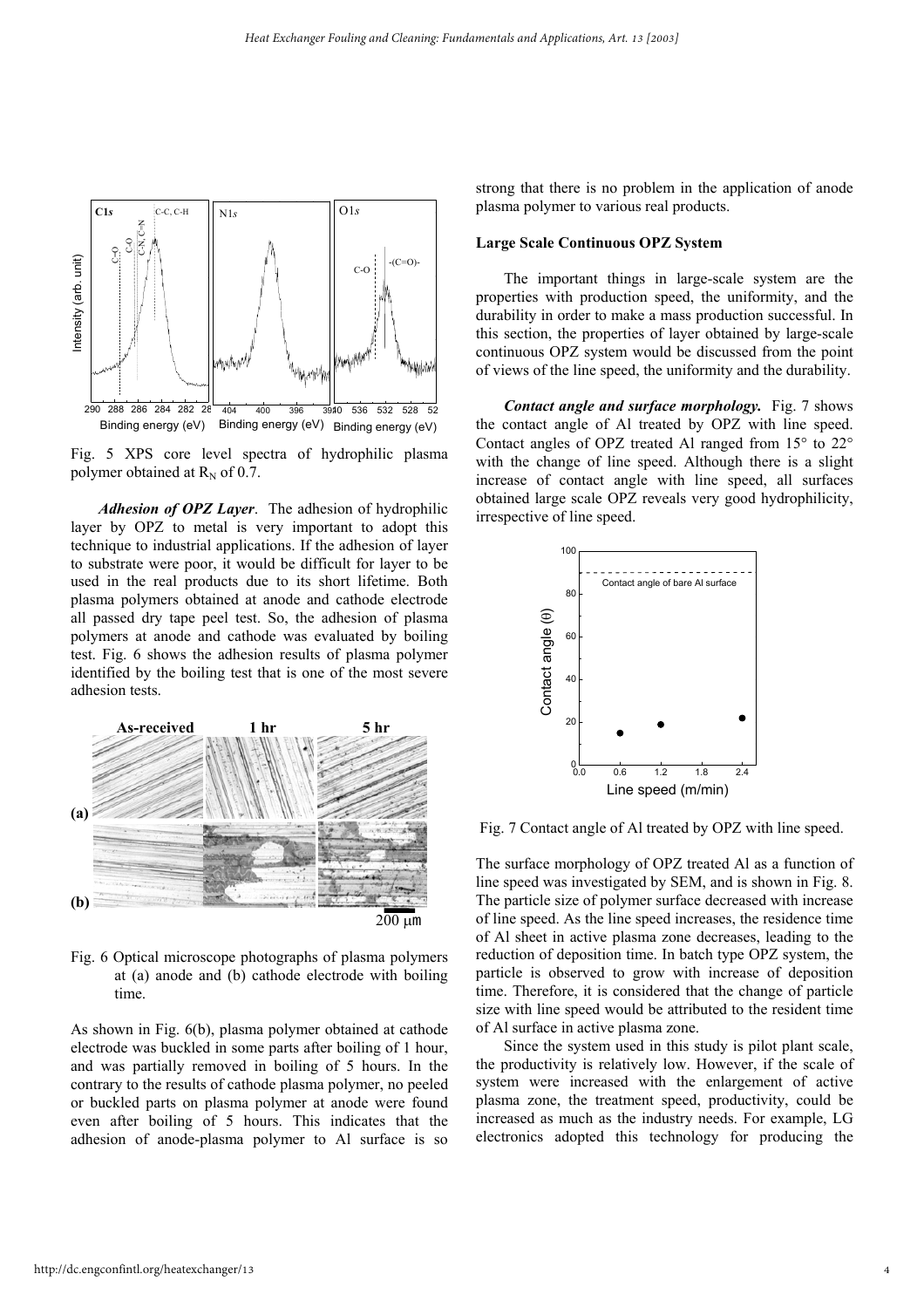residential air-conditioner, established the mass production system of OPZ treatment, and have produced the airconditioner installing the heat exchanger treated by OPZ.



Fig. 8 SEM images of OPZ layer surfaces obtained at various line speeds.

*Uniformity of contact angle and adhesion*. In order to evaluate the uniformity of large scale OPZ system, the samples were taken at 5 positions with spacing of 125 mm in 600 mm wide Al roll sheet modified by OPZ. In Fig. 9, 0 indicate central position, and negative value goes toward left side from center. Difference of contact angles in lateral direction at fixed line speed was within maximum of 4°. The hydrophilic property of Al treated by continuous OPZ process is shown to be very uniform, laterally.



Fig. 9 Contact angle of Al treated by OPZ with position and line speed

As shown in Fig. 10, the layer surfaces obtained at different places represented the same morphology with homogeneous particle size. Uniformity of large area polymer coating by OPZ process is thought to be good in the point of view of morphology.

Al without any treatment has a very hydrophobic surface, which makes it difficult to improve its painting property. Paintability of Al surface could be improved by increasing wettability. Therefore, the uniformity in hydrophilic treatment of Al by OPZ was also identified by its adhesion performance with respect to paints.



Fig. 10 SEM images of OPZ layer surfaces on different places at line speed of 2.4 m/min.

Fig. 11 shows results of tape peel test for paints on OPZ-treated Al for different places at line speed of 2.4 m/min. In the case of untreated Al surface, the painted area over 40% was peeled off, showing the poor adhesion property. However, all the samples taken at left, center, and right positions of Al roll sheet revealed good adhesion of paints to OPZ-treated Al, which means that the interfacial adhesion of OPZ-layer/Al as well as the hydrophilicity of OPZ layer would be excellent.



Fig. 11 Results of tape peel test for paints on OPZ treated Al at different places.

*Durability of hydrophilicity*. In order to investigate the long term durability of hydrophilic property of OPZ treated Al surface, the contact angles of OPZ treated Al were measured with storage time in water environment, and its results is shown in Fig. 12. In the case of surfactant coating in water environment, the hydrophilicity of layer is gradually lost with time due to the dissolution of surfactant in water. The surfactant coated Al reveals the good wettability at initial stage, but the surface of Al recovers to the hydrophobic surface of bare Al without any treatment in certain period of operation. However, it can be known from Fig. 12 that the hydrophilicity of OPZ treated Al surface maintains even after the storage time of 540 days in water environment, meaning that the hydrophilic groups on OPZ layer surface would be very stable, and could not be solved in water. So, OPZ treatment can overcome the problem in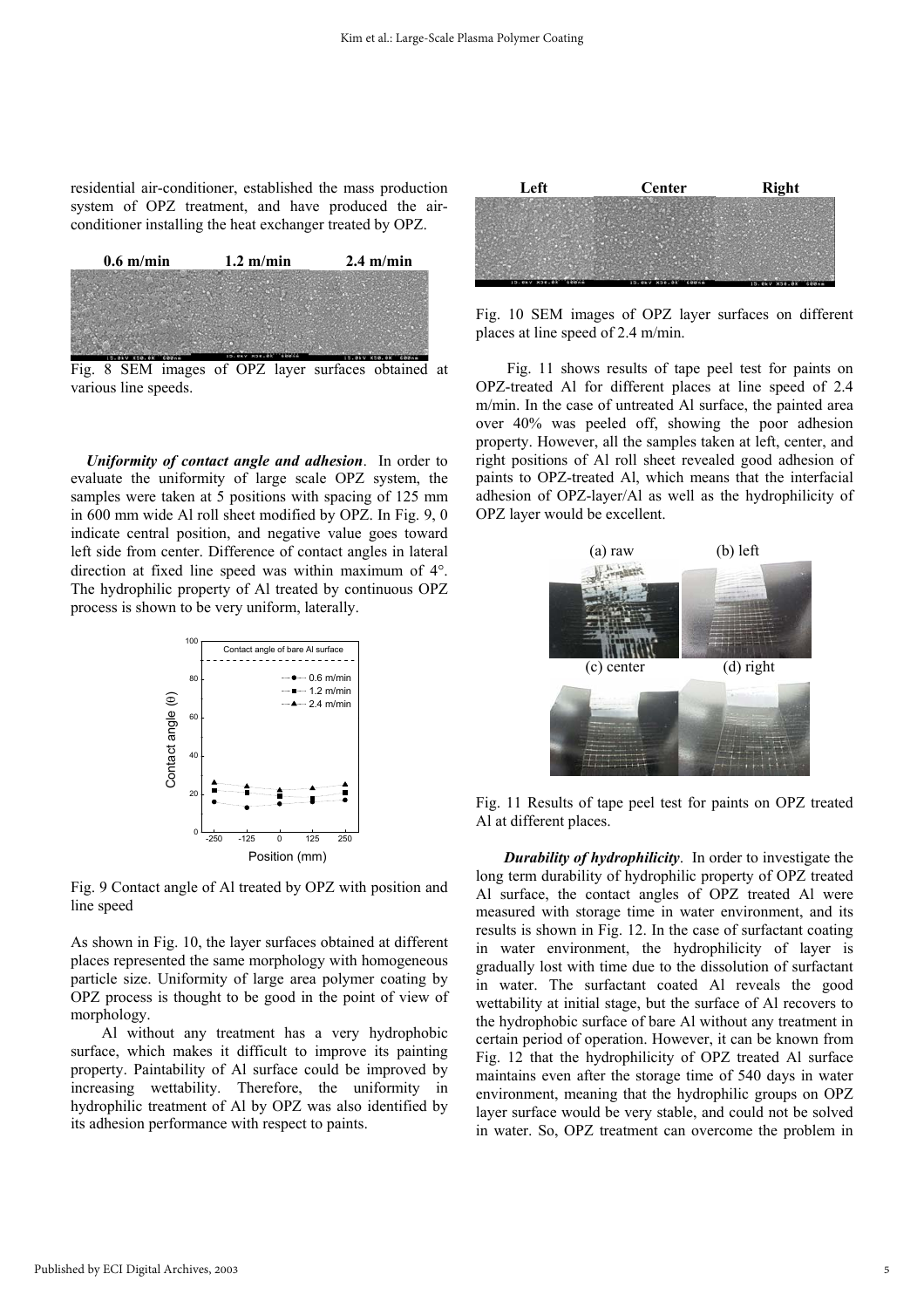durability of hydrophilicity that occurs in the case of surfactant coating.



Fig. 12 Contact angle of OPZ treated Al surface as a function of storage time in water environment.



Fig. 13 Photographs of bare Al surface without any treatment (a) and OPZ treated Al surfaces after spraying water with storage time of as-received (b), 1 month (c), and 1 year (d).

In order to check visually the wettability of Al surface, the photographs of water sprayed OPZ treated Al surface with storage time in Fig. 12. On the surface of bare Al without any treatment, the sprayed water forms the droplet due to the hydrophobic surface. On the contrary, the sprayed water on OPZ treated Al surface exits in the form of film, resulting in entirely spreading out. As shown in Fig. 13(d), the Al treated by OPZ before 1 year reveals the good wettability as same as that of as-received sample. From these results, it is considered that the OPZ layer on Al possesses excellent long-term durability of hydrophilicity.

#### **Residential Air-Conditioner using OPZ-Treated Al**

*Heat transfer performance*. The heat exchanger for residential air-conditioner was produced with Al fin treated by large-scale continuous OPZ system. The heat transfer performance of heat exchanger with OPZ-Al fin was evaluated with the comparison of those with bare Al fin and surfactant coated Al fin. Fig. 14 shows heat transfer rate and fan power for heat exchangers with bare Al fin, surfactant coated Al fin, and OPZ treated Al fin. Here, fan power, FP, is calculated by equation (1).

$$
FP = Q \times \bullet P \tag{1}
$$

At a fixed heat transfer rate, heat exchanger with OPZ treated Al requires the same fan power as that with surfactant coated Al within  $\pm$  5 %.



Fig. 14 Heat transfer performance of wet coil for bare Al without any treatment  $(\bullet)$ , surfactant coated Al  $(\bullet)$ , and OPZ treated Al (•).

However, heat exchanger with bare Al fin needs 56 % more fan power than that with Al of hydrophilic surface, resulting from higher pressure drop in heat exchanger with hydrophobic Al fin surface. In other words, when using Al fin of good hydrophilic surface, higher heat transfer rate could be obtained at a fixed fan power. If the wettability of fin surface were good, the condensate drainage of heat exchanger would be improved. This leads to higher air velocities for the same air pressure drop, and at fixed air velocity, good wettability of fin surface would result in reduced fan power and lower aerodynamic noise level. From these results, it is identified that the heat transfer performance could be improved by use of Al fin treated by OPZ.

*Aging test*. In the last section, heat exchanger with the surfactant coated Al fin showed the heat transfer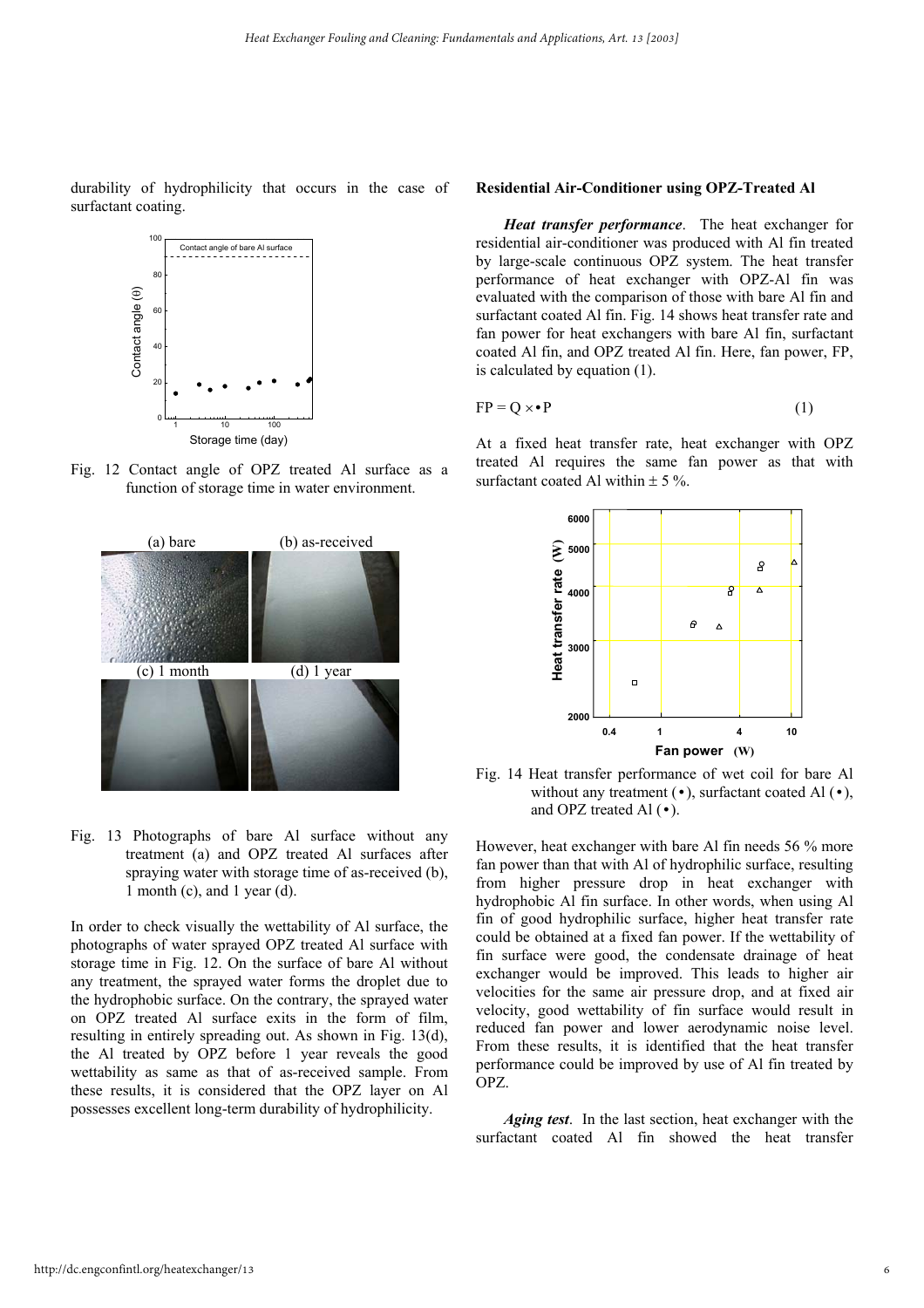performance as good as that with OPZ treated Al fin, compared with that with bare Al fin. The retention of heat transfer performance with operation is very important property in the real production. The long-term performance of heat exchangers with surfactant coated Al fin and OPZ treated Al fin with wet/dry cycle is shown in Fig. 15.



Fig. 15 Performance of heat exchangers with surfactant coated Al fin and OPZ treated Al fin at air frontal velocity of 1.5 m/s as a function of wet/dry cycle.

One wet/dry cycle includes one hour wet coil test and consecutively one hour dry coil test. During wet test of wet/dry cycle, the water moisture is condensed on fin surfaces of heat exchanger. At dry test of wet/dry cycle, the heat exchanger is dried by fan without water flow inside tube. As shown in Fig. 15, the performance of heat exchanger with surfactant coated Al fin was deteriorated with increase of cycle, while that with OPZ treated Al fin maintained its initial value, even after 110 wet/dry cycles. Surfactant has good hydrophilic property, but is soluble in water, resulting in loss of hydrophilicity in the long run. However, as identified in section of durability of hydrophilicity, the OPZ treated layer could not be dissolved in water, not like as surfactant, and have the characteristics of permanent hydrophilicity. Therefore, heat exchanger with OPZ treated Al exhibits no aging property in respect to the performance improved by wettability. In conclusion, the hydrophilic polymer layer was continuously coated on the Al sheet of large area by large scale OPZ system, and the use of OPZ treated Al fin for heat exchanger could enhance the performance of heat exchanger.

#### **CONCLUSIONS**

1. The contact angle of bare Al surface without any treatment is 90°, and the contact angle of Al surface modified by OPZ ranges from 42 to 23° as a function

of nitrogen ratio in mixture gas. OPZ treatment can remarkably enhance the hydrophilicity of Al surface.

- 2. The hydrophilic groups on layer created by OPZ are  $C-O-$ ,  $-C=O$ )-,  $-C=N-$ , and  $C-N$  bonds, confirmed by XPS analysis. These hydrophilic groups make the surface very wettable.
- 3. From the results of large scale OPZ system, it is known that the hydrophilicity of Al surface treated by OPZ is excellent irrespective of line speed and position. OPZ treated Al reveals the long-term durability of hydrophilicity.
- 4. In the heat exchanger for the residential air-conditioner, the use of OPZ treated Al fin can reduce the fan power at fixed heat transfer rate, resulting from the decrease of pressure drop due to the improved water drainage.
- 5. The improved heat transfer performance of OPZ treated Al fin could not be deteriorated with operation, opposite to that of surfactant coated Al fin.

#### **NOMENCLATURE**

- •P Air side pressure drop, Pa
- Q Air flow rate,  $m^3/s$
- Qair Air side heat transfer rate, W

#### **Subscripts**

air : Air side

#### **REFERENCES**

Choi, S. C., Kim, K. H., Klalkina, E., Ha, S., Ryu, S. K., and Koh, S. K., 2000, Formation of an adherent layer by DC plasma polymerization, *Polymer Surface Modification: Relevance to Adhesion*, Vol. 2, pp. 527-538.

Han, S., Kim, C., Ahn, S., and Dreister, G. A., 1998, Condensate drainage characteristics of plate fin and tube heat exchanger, Proceedings of the International Conference on Heat Exchangers for Sustainable Developments, Technical University of Lisbon, Portugal, pp. 423-430.

Hong, K. T., and Webb, R. L., 1999, Performance of dehumidifying heat exchangers with and without wetting coatings, *J. Heat Transfer*, Vol. 127, pp. 1018-1026.

Kim, G., Lee, H. and Webb, R. L., 2002, Plasma hydrophilic surface treatment for dehumidifying heat exchangers, *Exp. Thermal Fluid Sci*., Vol. 27, pp. 1-10.

Min, J. C. Webb, R. L., and Bemisderfer, C. J., 2000, Long-term performance of dehumidifying heat-exchangers with and without hydrophilic coatings, *HVAC&R J.*, Vol. 6, pp. 257-272.

Min, J. C. and Webb, R. L., 2001, Condensate carryover phenomena in dehumidifying, finned-tube heatexchangers, *Exp. Thermal Fluid Sci.*, Vol. 22, pp. 175-182.